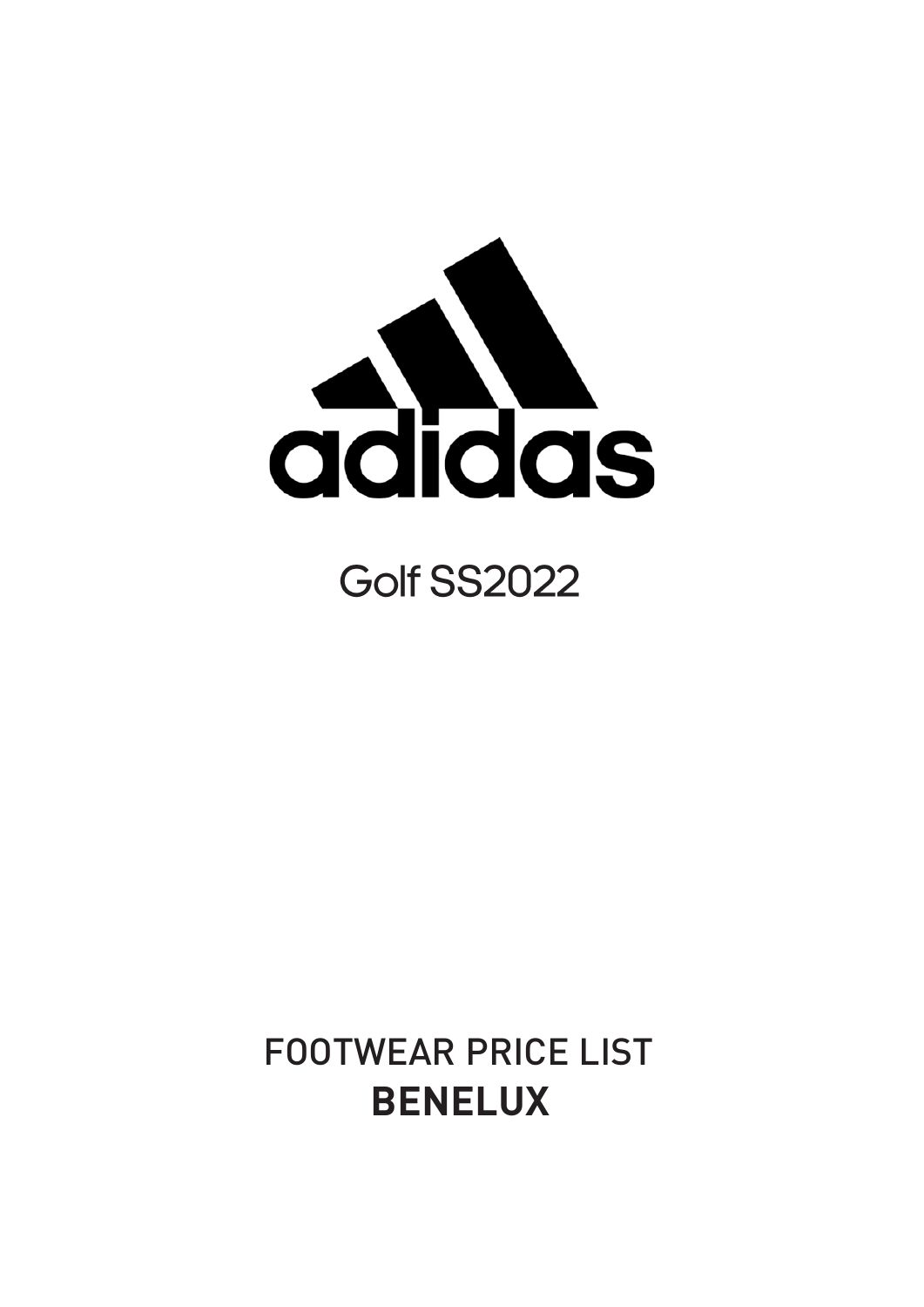## FOOTWEAR PRICE LIST SS2022



| <b>STYLE</b>               | <b>ARTICLE No.</b> | <b>COLOUR WAY</b>             | <b>WSP EUR</b> | <b>RRP EUR</b> |
|----------------------------|--------------------|-------------------------------|----------------|----------------|
|                            |                    |                               |                |                |
| TOUR360 INFINITY           | GV7244             | FTWRWHITE/COREBLACK/BLUERUSH  | 110.00         | 220.00         |
| TOUR360 INFINITY           | GV7245             | FTWRWHITE/FTWRWHITE/SILVERMET | 110.00         | 220.00         |
| TOUR360 INFINITY           | GV7247             | FTWRWHITE/SILVERMET/TEANAVBLU | 110.00         | 220.00         |
|                            |                    |                               |                |                |
| <b>TOUR360 XT-SL 2</b>     | EG4872             | FTWRWHITE/FTWRWHITE/DKSILVMET | 90.00          | 180.00         |
| TOUR360 XT-SL 2            | FW5927             | COREBLACK/IRONMET/COREBLACK   | 90.00          | 180.00         |
|                            |                    |                               |                |                |
| TOUR360 XT-SL TEX          | EG4876             | FTWRWHITE/COREBLACK/GREYTWO   | 90.00          | 180.00         |
| TOUR360 XT-SL TEX          | EG4877             | COREBLACK/GREYFIVE/SCARLET    | 90.00          | 180.00         |
|                            |                    |                               |                |                |
| <b>PERFORMANCE CLASSIC</b> | FW6273             | FTWRWHITE/GOLDMET/COREBLACK   | 80.00          | 160.00         |
| PERFORMANCE CLASSIC        | FW6275             | COREBLACK/COREBLACK/GOLDMET   | 80.00          | 160.00         |
|                            |                    |                               |                |                |
| FLOPSHOT                   | GV9668             | FTWRWHITE/GOLDMET/BLUERUSH    | 80.00          | 160.00         |
| <b>FLOPSHOT</b>            | GV9669             | CREWNAVY/BLUERUSH/TURBO       | 80.00          | 160.00         |
| <b>FLOPSHOT</b>            | GV9670             | COREBLACK/GREYSIX/LEGACYBUR   | 80.00          | 160.00         |
| FLOPSHOT                   | GY8523             | TANBROWN/GOLDENBEI/PULSEMINT  | 80.00          | 160.00         |
|                            |                    |                               |                |                |
| ZG21                       | FW5544             | COREBLACK/DKSILVMET/GREYFIVE  | 100.00         | 200.00         |
| ZG21                       | FW5545             | FTWRWHITE/DKSILVMET/GREYFIVE  | 100.00         | 200.00         |
| ZG21                       | GW0215             | FTWRWHITE/BLUERUSH/COREBLACK  |                |                |
|                            |                    |                               | 100.00         | 200.00         |
| ZG21 MOTION                | G57769             | GREYTWO/VICTORBLU/PULSYELLO   | 100.00         | 200.00         |
| ZG21 MOTION                | G57772             | CREWNAVY/FTWRWHITE/FOCUSBLUE  |                |                |
|                            |                    |                               | 100.00         | 200.00         |
| <b>CODECHAOS</b>           | GW5340             | FTWRWHITE/FTWRWHITE/BLUERUSH  | 85.00          | 170.00         |
| <b>CODECHAOS</b>           | GW5341             | FTWRWHITE/FTWRWHITE/CREWNAVY  | 85.00          | 170.00         |
| <b>CODECHAOS</b>           | GZ6010             | COREBLACK/COREBLACK/PULSELIME | 85.00          | 170.00         |
|                            |                    |                               |                |                |
| EQT SL                     | FW6303             | GREYFOUR/SUBGREEN/COREBLACK   | 75.00          | 150.00         |
| EQT SL                     | FW6306             | FTWRWHITE/TEAROYBLU/GREYTWO   | 75.00          | 150.00         |
| EQT <sub>SL</sub>          | FX6631             | FTWRWHITE/FTWRWHITE/GREYTWO   | 75.00          | 150.00         |
| EQT SL                     | GZ3895             | NONDYED/COREBLACK/PULSELIME   | 75.00          | 150.00         |
|                            |                    |                               |                |                |
| <b>ADIC ZX PRIMEBLUE</b>   | FZ2192             | FTWRWHITE/COREBLACK/ORBITINDI | 70.00          | 140.00         |
|                            |                    |                               |                |                |
| S2G MID                    | FZ1035             | COREBLACK/GREYFOUR/MESA       |                |                |
|                            |                    |                               | 70.00          | 140.00         |
| S2G                        | FW6328             | FTWRWHITE/GREYONE/CREWBLUE    | 70.00          | 140.00         |
| S2G                        | FW6330             | COREBLACK/GREYSIX/WILDTEAL    | 70.00          | 140.00         |
|                            |                    |                               |                |                |
| S2G SL BOA                 | GV9786             | GREYTWO/FTWRWHITE/GREYTHREE   |                |                |
| S2G SL BOA                 | GV9789             | COREBLACK/COREBLACK/GREYSIX   | 70.00          | 140.00         |
|                            |                    |                               | 70.00          | 140.00         |
| S <sub>2G</sub> SL LTHR    | FX4333             | FTWRWHITE/GREYONE/CREWRED     | 65.00          | 130.00         |
| S2G SL LTHR                | FX4336             | COREBLACK/GREYFIVE/GREENOXID  | 65.00          | 130.00         |
|                            |                    |                               |                |                |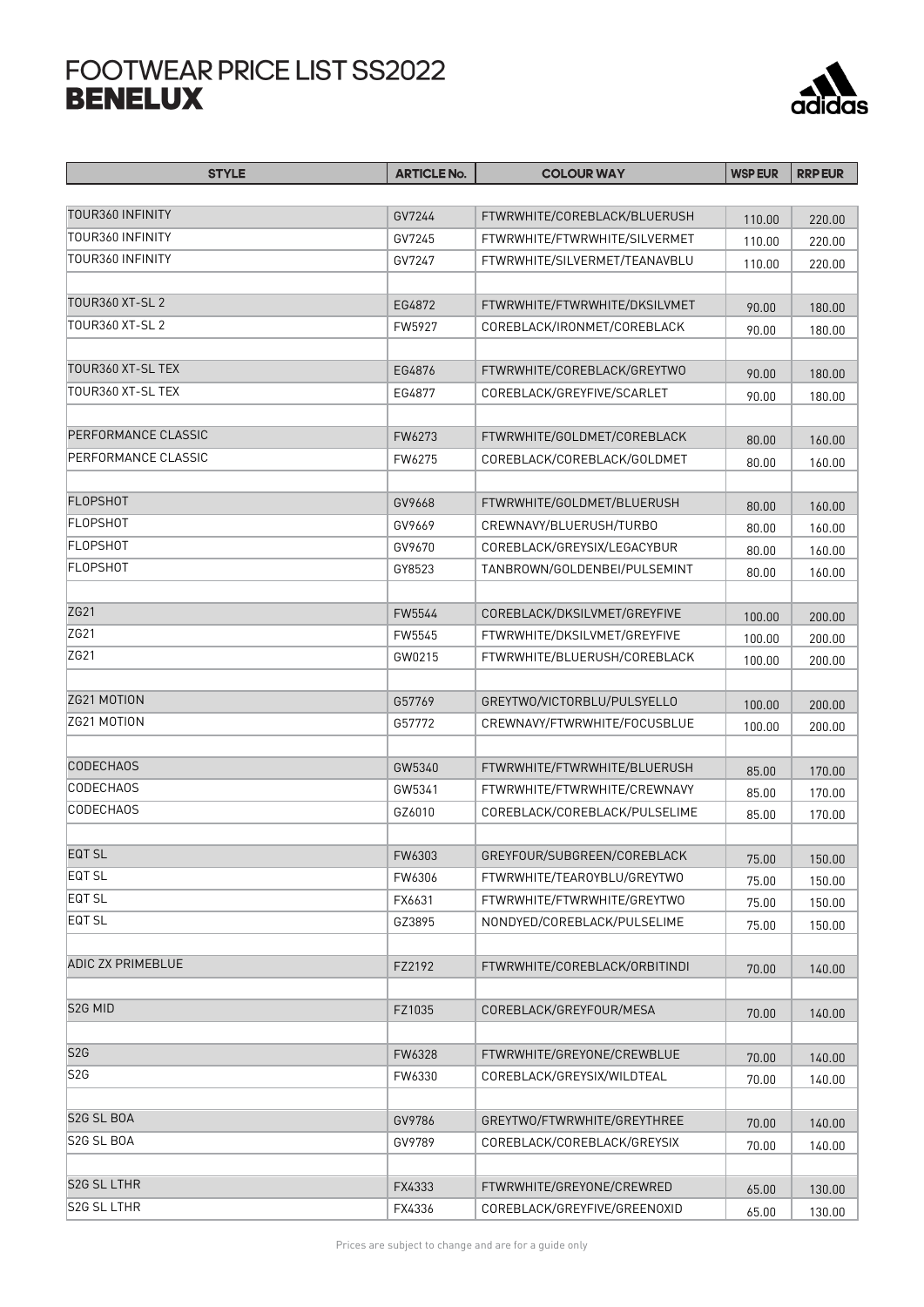## FOOTWEAR PRICE LIST SS2022



| S <sub>2G</sub> SL         | GV9792 | FTWRWHITE/GREYFOUR/GREYSIX      | 60.00          | 120.00           |
|----------------------------|--------|---------------------------------|----------------|------------------|
| S2G S <sub>L</sub>         | GV9793 | GREYFOUR/COREBLACK/GREYSIX      | 60.00          | 120.00           |
| S <sub>2G</sub> SL         | GV9794 | ALTERBLUE/CREWNAVY/FTWRWHITE    | 60.00          | 120.00           |
| ADICROSS RETRO GREEN       | GX3027 | FTWRWHITE/CHALKYBRN/FTWRWHITE   | 55.00          | 110.00           |
| ADICROSS RETRO GREEN       | GZ3280 | FTWRWHITE/ALTERAMBE/FTWRWHITE   | 55.00          | 110.00           |
| ADICROSS RETRO GREEN       | GZ6967 | GREYTWO/MAGICGREY/FTWRWHITE     | 55.00          | 110.00           |
| ADICROSS RETRO GREEN       | GZ6968 | FTWRWHITE/COREBLACK/FTWRWHITE   | 55.00          | 110.00           |
| W TOUR360 INFINITY         | GV7248 | FTWRWHITE/SILVERMET/TURBO       | 110.00         | 220.00           |
| W TOUR360 INFINITY         | GV9662 | FTWRWHITE/FTWRWHITE/ALMOSTPNK   | 110.00         | 220.00           |
| W TOUR360 XT-SL            | FW5641 | FTWRWHITE/WILDPINK/SILVERMET    | 90.00          | 180.00           |
| <b>W PERF CLASSIC</b>      | FX4330 | FTWRWHITE/SILVERMET/CREWNAVY    | 80.00          | 160.00           |
| <b>W PERF CLASSIC</b>      | FX4331 | COREBLACK/SILVERMET/HAZYSKY     | 80.00          | 160.00           |
| <b>W ALPHAFLEX SPORT</b>   | FW7483 | FTWRWHITE/TECINDIGO/FTWRWHITE   | 60.00          | 120.00           |
| W ALPHAFLEX SPORT          | FX4061 | COREBLACK/GLORYGREY/FTWRWHITE   | 60.00          | 120.00           |
| <b>W ALPHAFLEX SPORT</b>   | FX4063 | FTWRWHITE/GLORYGREY/SILVERMET   | 60.00          | 120.00           |
| <b>WEQT SL</b>             | FW6295 | FTWRWHITE/FTWRWHITE/ACIDMINT    | 75.00          | 150.00           |
| <b>W EQT SL</b>            | GX7526 | FTWRWHITE/ALMOSTPNK/GREYTHREE   |                |                  |
|                            |        |                                 | 75.00          | 150.00           |
| <b>W SUMMERVENT</b>        | GV9764 | WONDERMAU/WONDERMAU/MAGICGREY   | 60.00          | 120.00           |
| <b>W SUMMERVENT</b>        | GV9765 | COREBLACK/COREBLACK/MINTRUSH    | 60.00          | 120.00           |
| W SUMMERVENT               | GZ3281 | FTWRWHITE/FTWRWHITE/ALMOSLIME   | 60.00          | 120.00           |
| <b>W RESPONSE BOUNCE 2</b> | F36134 | FTWRWHITE/SILVERMET/GREYTWO     | 55.00          | 110.00           |
| W S2G MID                  | FW6298 | COREBLACK/DKSILVMET/WILDPINK    | 70.00          | 140.00           |
| W S2G SL                   | GZ3910 | FTWRWHITE/FTWRWHITE/SEMMINTRUSH | 60.00          | 120.00           |
| W S2G SL                   | GZ3911 | GREYTHREE/SILVERMET/ALMOSTLIME  | 60.00          | 120.00           |
| W S2G SL                   | GZ3912 | FTWRWHITE/FTWRWHITE/GREYTWO     | 60.00          | 120.00           |
| W ADICROSS RETRO           | GV8321 | WHITETINT/PULSEAMBE/ECRUTINT    |                |                  |
| W ADICROSS RETRO           | GV8322 | COREBLACK/MAGICLILA/FTWRWHITE   | 55.00          | 110.00           |
| W ADICROSS RETRO           | GV8323 | ALMOSTPNK/COREWHITE/ALMOSTPNK   | 55.00<br>55.00 | 110.00<br>110.00 |
| W ADICROSS RETRO GREEN     |        |                                 |                |                  |
|                            | GZ3227 | CHALWHITE/ALMOSTPNK/ALUMINA     | 55.00          | 110.00           |
| W ADICROSS RETRO GREEN     | GZ6969 | FTWRWHITE/COREBLACK/FTWRWHITE   | 55.00          | 110.00           |
| JR S2G SL                  | GV9785 | FTWRWHITE/GREYFOUR/GREYSIX      | 35.00          | 70.00            |
| JR S2G SL                  | GV9787 | FTWRWHITE/LGTPURPLE/GREYONE     | 35.00          | 70.00            |
| JR TOUR360 INFINITY        | GV9665 | FTWRWHITE/IRONMET/BLUERUSH      | 45.00          | 90.00            |
| JR TOUR360 INFINITY        | GV9666 | COREBLACK/FTWRWHITE/PULSELIME   | 45.00          | 90.00            |